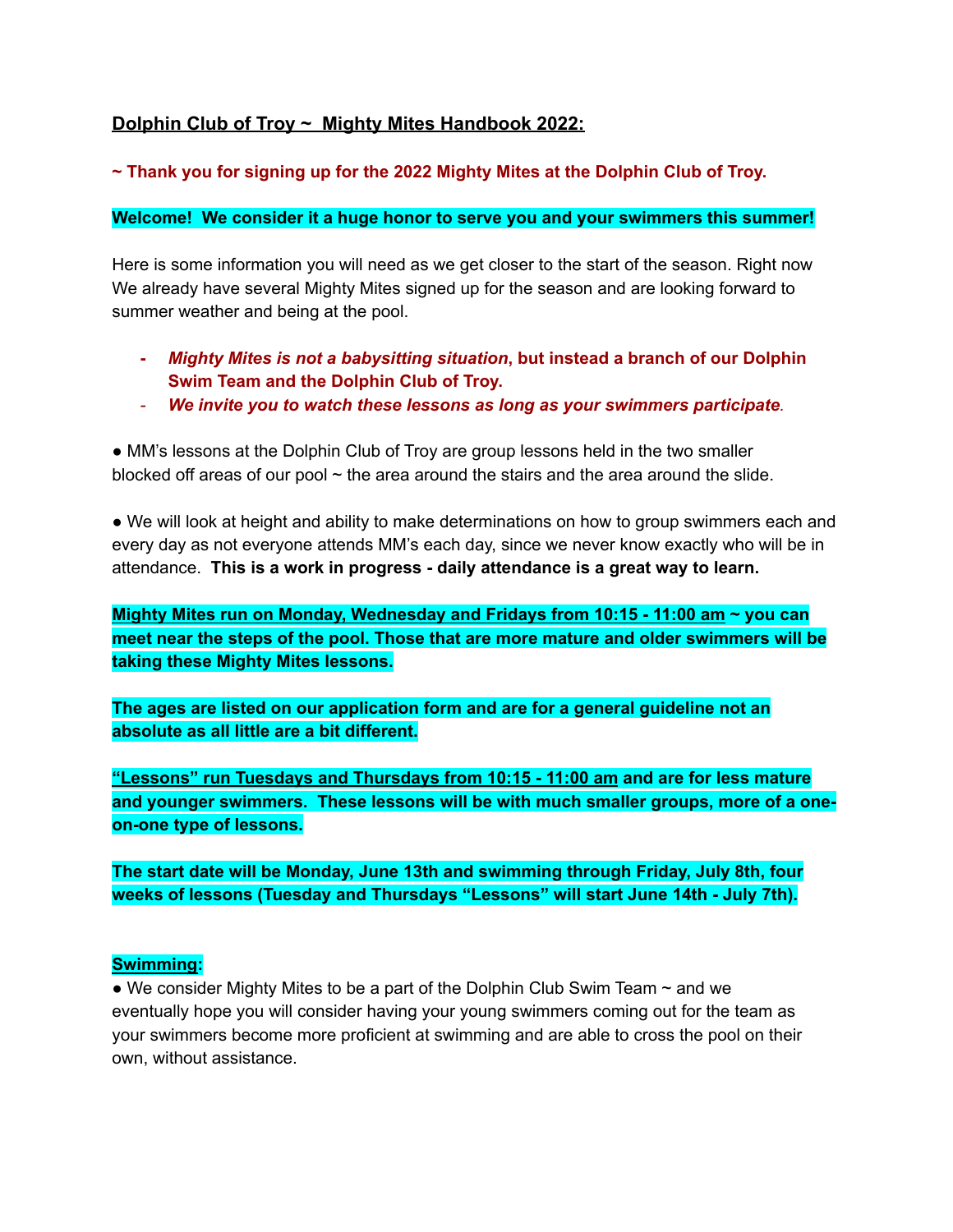● **Swimming is an absolutely great sport that the whole family can come out and be involved in a sport together** ~ no matter your kids age ~ 5 through 18, but also what swimming can do for your family as a sport of choice:

- Swimmers will learn how to be safe in the water
- Swimmers will make new friends from all of the surrounding schools
- Swimming Competition usually brings out the idea to strive to be better at what they practice every day and will show them why they are practicing - they have a goal.

**Just a blurb about swimming in general**...it can grow with your kids as they get older. - They can get a job that revolves around swimming like Life Guarding or working at the Dolphin as we are always looking for quality workers at the Dolphin!! :)

- Something you probably don't care much about right now, but we also have a booming swim team here in Miami County that runs through the winter months at the Miami County YMCA's and there are currently 10 area High Schools with teams and we are looking to add schools as kids come out for the sport of swimming!

- So even if they choose a different sport than swimming for a few years in between... they will have the basics to take it up when they get bigger and we definitely believe there is nothing better than the sport of Swimming!!

## **Communication for the season:**

● You are currently signed up to receive emails from me about Mighty Mites 2021. And you will receive emails from two email groups, the Mighty Mites group and the Dolphin Club Swim Team group.

● If you need any other email addresses added please let me know, it is easy to add.

• The reason for both is when I only have time to send a blurb to one group it will be the entire Swim Team - one for maximum coverage for all involved with activities, and might be in case of cancellation due to lightning/storming/something goes wrong with the facility as these do not happen often, but can occur 1 or 2 times a season  $\sim$  we hope they are few.

● We are also using a texting service, Remind Texting Service, you will want to follow the email prompts on how to sign up for that service, details coming soon.

## **Mighty Mites Goals:**

• Our Goals ~ to get your swimmers to enjoy being in the water and learn how to get around in the water safely, learning the freestyle and backstroke if possible.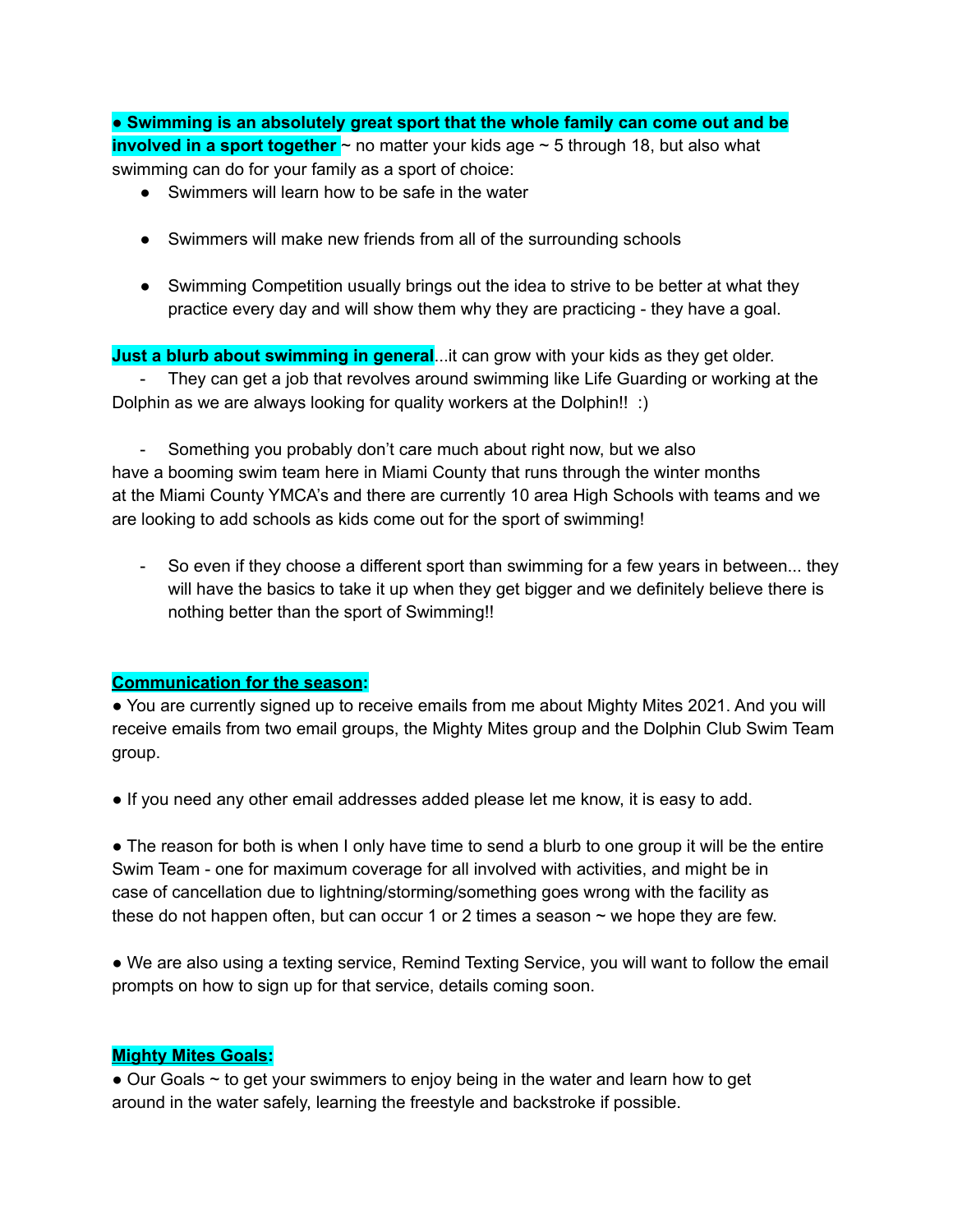• We have two, long-time swim team members/guards who are in charge of the Mighty Mites who have been swim team members since they were 5. They will have quite a few helpers who are 15 and up who will all be in the water with your swimmers. We hope to have enough helpers at all practices that there will be 2 of your swimmers with each helper.

● There are no makeup lessons - unless we have bad weather for an extended amount of time and we will let you know as we know - stay tuned.

• The MM will be working on playing games to go under the water, learn how to blow bubbles under the water, kick across the pool with kickboards and hopefully without. They will learn how to jump in the deep end with help, without if they choose, jump off the blocks, and learn to dive if they are ready and swim the length of the pool with a helper or without if they choose.

## **Swim Meets:**

● The Mighty Mites are encouraged to swim a lap at the start of each home meet jumping off the blocks or the side if needed and across the length of the pool **with or without a helper.**

● We have three home meets: June 16th, June 21st and July 12th that they can come back to swim even though their program is finished by this last date.

• Usually a small snack is provided for all Mighty Mites at the end of the race and they receive a ribbon. Snacks are provided by volunteers of the Mighty Mite parents so if you would like to offer please let me know, only about 30 for each meet.

#### **Questions:**

● Please call or email me at any time with questions or comments, Pam Fulton 937.572.7664. [pamelalfulton@gmail.com](mailto:pamelalfulton@gmail.com) (all "l's" are lowercase "L's") headcoach@swimmcy.com, manager of the Dolphin Club of Troy and Head Swim Coach.

**● Thank you for signing up for the Mighty Mites this summer ~ we exist to make your children swimmers, maybe not the fastest in the world ~ but hopefully they will learn to love to swim.**

I truly believe that the constant swimming, day after day in a certain amount of time will make your children into swimmers.